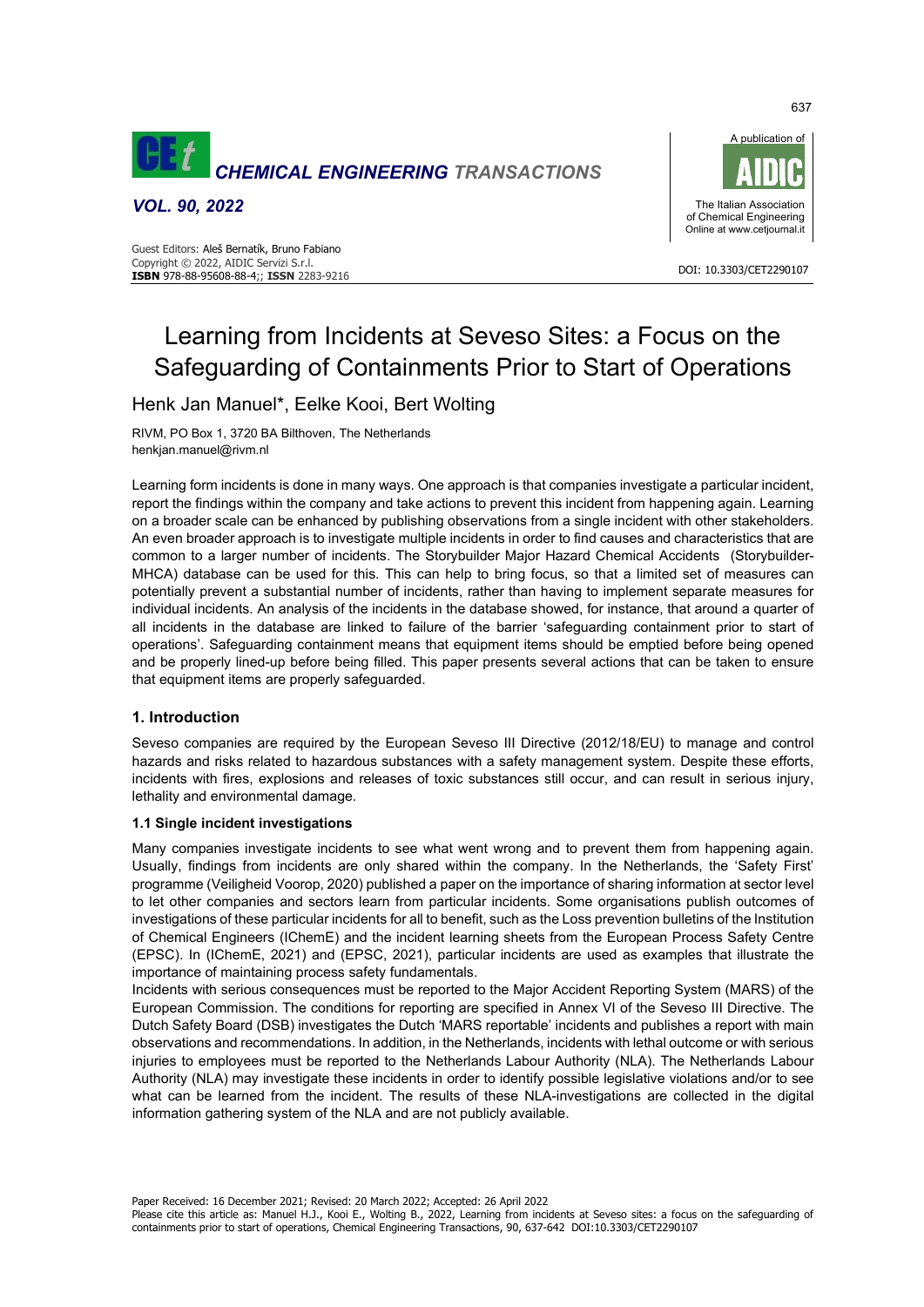### **1.2 Multiple incident investigations**

The investigations mentioned in the previous section are targeted at single incidents. This may help prevent a specific incident from happening again, but it does not give information on how frequently that type of incident takes place. It is also unclear to what extent underlying causes are relevant for other types of incidents. In practice, companies have limited resources for resolving issues and implementing measures. Thus, it can be beneficial to look at multiple incidents and see if there are common root causes that can be targeted with a reduced set of measures. By looking at multiple incidents, recurring patterns might arise; some specific safety fundamentals or organisational aspects may be involved more frequently than others. The Dutch National Institute for Public Health and the Environment (RIVM) uses the multiple incident investigation route to look for recurring patterns.Similar studies have been performed in the past. One example is the study by the Dutch Safety Board (2018) which looked at a number of incidents occurring at an industrial area where many companies work in close vicinity. The Board concluded that the companies work separately on their (safety) performance and that improvement is needed by developing an overall view regarding the safety performance for all companies at the industrial area. Another example is of a company (Shell) that performed a multiple incident investigation of its own incidents. As a result, a number of 'life saving rules' were derived. Life saving rules and process safety fundamentals are used for multiple aims and are complementary to one another. Groeneweg (2010) reported a decrease in the number of deaths within Shell by adhering to these life saving rules.It is possible to learn from incidents or near-incidents in other ways as well. For example, it is possible to focus on the success factors that stopped incidents from happening or end up in a near miss situation. These 'resilience' factors can be investigated and possibly strengthened to avoid incidents. This paper however, focusses on what went wrong during actual incidents and what can be learned from them.

## **2. Storybuilder-MHCA database**

Storybuilder-MHCA is a database, used by RIVM, in which characteristics of incidents with hazardous substances within major hazard companies are stored. The database is filled with incidents that were investigated by the NLA or the DSB from 2004 onwards. In total, 344 incidents have now been added to the database. The structure of the database is identical for all incidents. In total, the database contains circa 4000 parameters that are grouped into 40 different main categories of information. Categories comprise for example the type of industry, type of equipment, substances, hazardous phenomena and type and severity of injury. For each incident, all relevant parameters in the database are selected. A more detailed description of the Storybuilder-MHCA database is given in Kooi et al. (2019, 2020). The information in this paper is based on the latest version of the database (RIVM, 2021).In order to analyse incident causes, the MHCA-database contains six lines of defence. The first three should prevent the incidents from happening and the last three can limit their impact. The different lines of defence contain various barriers that may have failed in the incident and different sets of underlying causes for the failure of these barriers. In total, the database contains 41 different barriers.

#### **2.1 Analysis of failures to operate within a safe operational envelope**

The first line of defence is 'operational control'. It contains barriers that should keep the operations within a safe operational envelope. These barriers and their percentage of failure within the set of 344 incidents, are listed in table 1. The barrier 'safeguarding containment prior to start' failed in 25 % of all incidents. As such, it is the barrier that failed most frequently of all barriers in the 1<sup>st</sup> line of defence. It will therefore be examined below in more depth. In the incidents where this barrier failed, six persons were killed and three others received permanent injury. Forty-two others received injury of a temporary nature.

*Table 1: Barrier groups and associated barriers in the 1st line of defence (operational control). The percentage of incidents going through the barriers is given in brackets (the total exceeds 100 % as multiple barriers can fail in one incident)*

| <b>Barrier groups</b>    | Associated barriers and percentage of occurrence for all incidents              |
|--------------------------|---------------------------------------------------------------------------------|
| Ensuring safe start of   | Equipment selection (4 %), safeguarding containment prior to start of           |
| operations and work      | operations (25 %)                                                               |
| Equipment condition      | Control of material degradation (15 %), proper containment material (12 %),     |
|                          | proper design (6 %), proper installation (6 %), proper equipment connections    |
|                          | $(10\% )$                                                                       |
| Control of process       | Temperature control (4 %), pressure control (8 %), flow control (17 %), control |
| parameters               | of reactions (6 %), separation of incompatible substances (1 %)                 |
| Control over environment | Prevention of external impact (3 %), control of common mode failures (1 %),     |
|                          | ensuring safe storage conditions (1 %), separation from heat sources (2 %)      |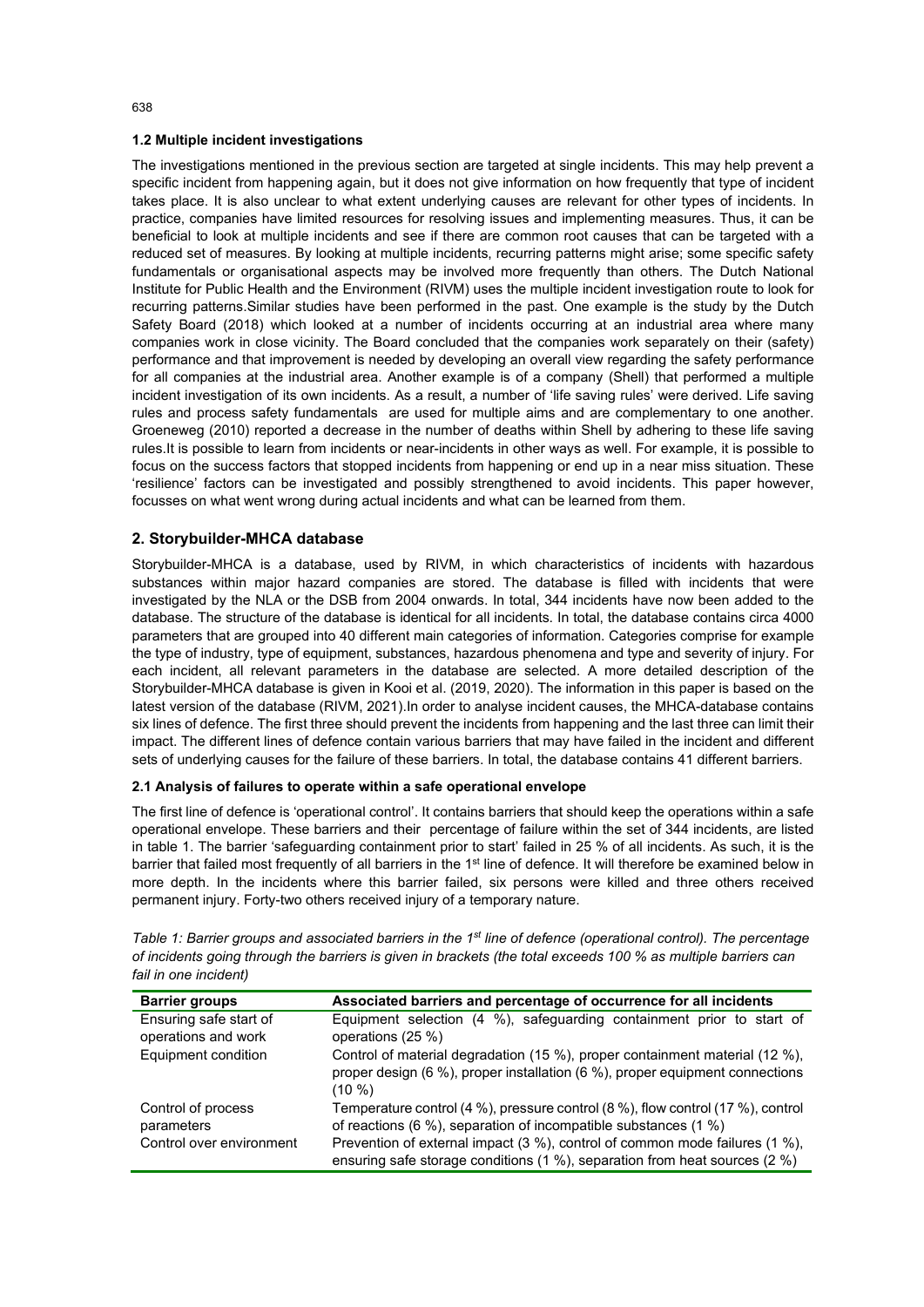#### **2.2 Analysis of incidents caused by safeguarding failure**

The incidents related to the failure of the barrier safeguarding containment prior to start is used below to illustrate how the Storybuilder-MHCA database can be used to implement measures and interventions. Table 2 shows a breakdown of contributing factors related to the 87 incidents (25 % of all incidents) where this barrier failed. The information in table 2 can be used to verify if these factors are accounted for in safety management systems.

*Table 2: Factors influencing the barrier 'safeguarding containment prior to start' (the total exceeds 100 % as multiple factors can fail in one incident)*

| <b>Contributing factors</b>                                                 | Percentage of occurrence for<br>'safeguarding' barrier failure |  |
|-----------------------------------------------------------------------------|----------------------------------------------------------------|--|
| Emptying/cleaning/ventilation failure                                       | 46 %                                                           |  |
| (Some) hazardous content remained                                           | 34%                                                            |  |
| Not emptied at all                                                          | 2%                                                             |  |
| Not (or not adequately) ventilated                                          | 8 %                                                            |  |
| Failure to isolate the respective part from other parts of the installation | 40 %                                                           |  |
| Isolation or closing valve not (properly) closed                            | 16 %                                                           |  |
| No isolation at all                                                         | 6                                                              |  |
| Leaking valve                                                               | 10%                                                            |  |
| Forgotten bypass                                                            | $1\%$                                                          |  |
| Isolation not removed at startup                                            | 3%                                                             |  |
| Valve not closed prior to start of operations                               | 17%                                                            |  |
| Undesired start-up/ action (for example opening of a valve)                 | 3%                                                             |  |
| Instrument failure (for example sensors, cables, logics)                    | 1%                                                             |  |

The second line of defence in the Storybuilder-MHCA database is 'recovery of deviations'. The management system should implement measures to identify deviations outside the operational envelope and remove these before incidents take place. Table 3 shows why companies did not recover incidents with failed safeguarding. It shows that in over half of the incidents where the safeguarding barrier failed, there was no (or no proper) indication of the deviation. In other words, the deviations were invisible due to lack of proper checks. In 22% of the cases, warning signals for the deviations were available, but had been missed out (detection failure).

| Table 3: Recovery failures for incidents with failed barrier 'safeguarding containment prior to start' (2 <sup>nd</sup> line of |
|---------------------------------------------------------------------------------------------------------------------------------|
| defence; only one failure allowed per incident: the total number of failures adds up to 100%).                                  |

| <b>Recovery failures</b> | Percentage of occurrence for 'safeguarding' and<br>'recovery of deviations' barrier failure |
|--------------------------|---------------------------------------------------------------------------------------------|
| Recovery of deviations   | 100 %                                                                                       |
| Indication failure       | 52%                                                                                         |
| Detection failure        | 22%                                                                                         |
| Diagnosis failure        | $15 \%$                                                                                     |
| Response failure         | 7%                                                                                          |
| Unknown failure          | $4\%$                                                                                       |

The location of the release is presented in Table 4. As safeguarding containment is closely connected to opening and closing, valves are the most occurring location of release. In addition, connections and couplings occur regularly as locations of release. They may represent a vulnerable spot in the safety management system as they are prone to degradation and may not operate in the desired way. This was for example the case in an incident where a level indicator and its housing were fused due to corrosion. When unscrewing the indicator, the housing also got unscrewed and materials were released.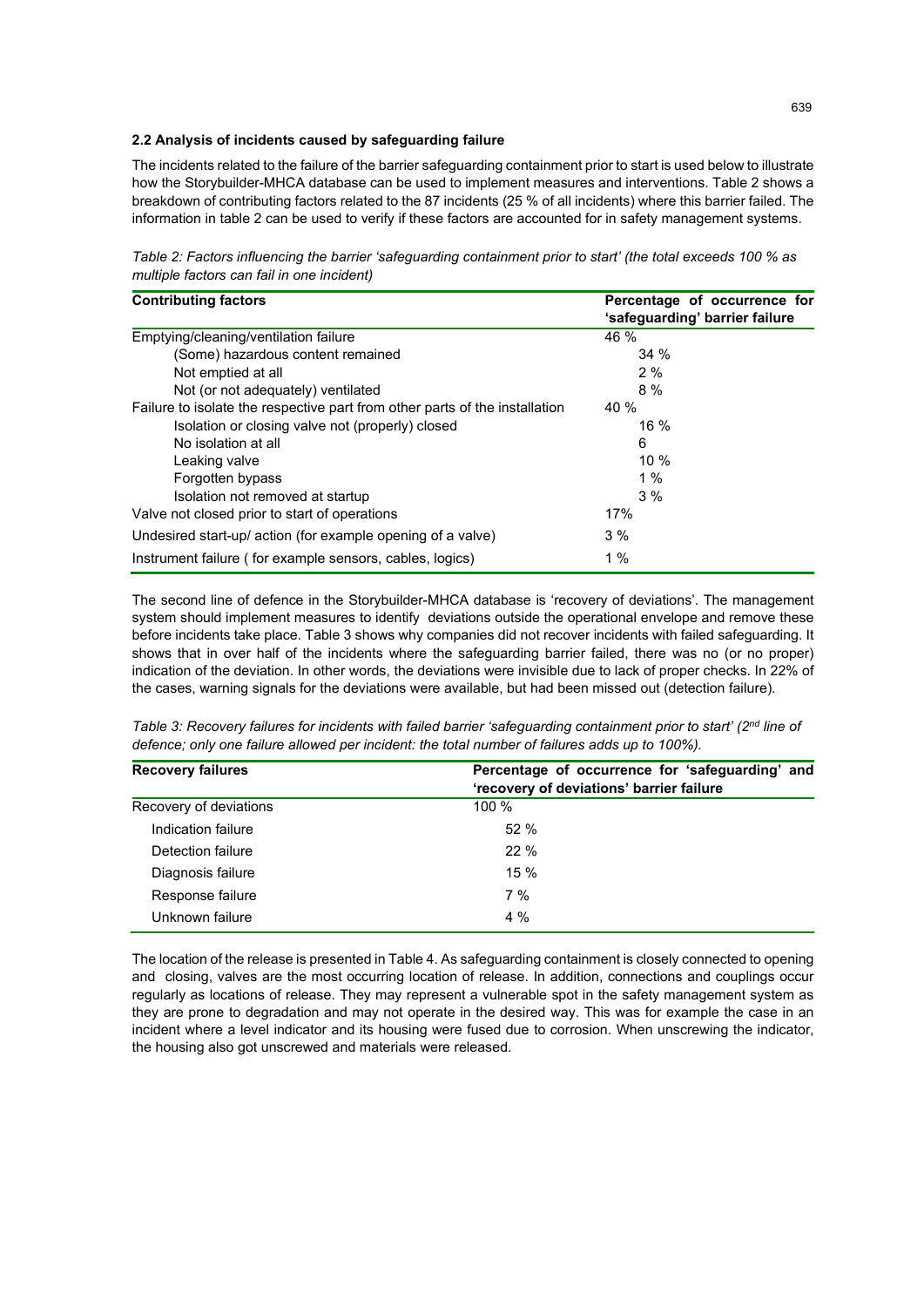| Location of release                        | different<br>Percentage<br>of<br>for<br>occurrence<br>locations for 'safeguarding' barrier failure |  |
|--------------------------------------------|----------------------------------------------------------------------------------------------------|--|
| Provisions in/on equipment and connections | 51 %                                                                                               |  |
| Closing or isolation valve                 | 15 %                                                                                               |  |
| Connection (including flanges)             | 14%                                                                                                |  |
| Coupling                                   | 7%                                                                                                 |  |
| Drainage/discharge point (including drain) | 7%                                                                                                 |  |
| Blind flange/plate                         | $1\%$                                                                                              |  |
| Openings and designated release points     | 21%                                                                                                |  |
| Ventilation hole                           | 1%                                                                                                 |  |
| Vent                                       | 5%                                                                                                 |  |
| Flare                                      | 3%                                                                                                 |  |
| Chimney                                    | 2%                                                                                                 |  |
| Open pipe end                              | 8%                                                                                                 |  |

*Table 4: Most prominent release locations regarding incidents with failed barrier 'safeguarding containment prior to start' (only most prominent shown: the numbers of the subdivisions such as 'Flare' do not add up to the numbers for 'Provisions' and 'Openings')*

With the data presented in the tables already some ideas for possible interventions can be derived. However, not every aspect of an incident can be captured in the database characteristics and translated directly into interventions. Sometimes it is necessary to know the stories behind the facts and for this the Storybuilder-MHCA database also contains abstracts of all incidents in the database. A few abstracts of incidents with a failed safeguarding barrier are presented as examples:

- A person died after opening a valve, releasing flammable gases that ignited. Isolation valves in the installation had been closed, but they had leaked. Also, an error had been made in the work instructions sequence, because this operation was not seen as critical. Using the right sequence could have prevented the build-up of material. There was no equipment to detect that materials had built up in the pipes connected to the valve and thus they were released when opening the valve.
- Grinding, welding and drilling was carried out on an 'empty' tank. The tank had not been cleaned and ventilated before and still contained an explosive atmosphere. Shortly after drilling a hole through the tank roof, an explosion occurred, lacerating the tank roof at the place of the weak weld in the edge of the roof. The constructor was blown off, luckily receiving no major injuries. The company required a Task Risk Assessment and Last Minute Risk Analysis (LMRA) for hot work, but this had not been carried out. The hot work permit had been released despite the empty check box for LMRA on the work permit.
- A mechanic opened the bottom flange of a reactor. Pyrophoric nickel catalyst dust was released and ignited spontaneously. The mechanic got burned and was sent to hospital for treatment. The direct cause was a leakage of the bottom gate valve before the bottom flange, causing approximately 3 kg of pyrophoric material to collect between the valve and the flange. The contributing factor is that this activity did not have a good risk analysis: the failure of the bottom gate valve should have been considered and additional measures should have been adopted.
- In consultation with the control room, a pipe was closed off and the remaining fluid was drained. The victim began to turn the screws to remove the tap with a colleague. The colleague suffered from burning eyes and went to get a full face mask with filter canisters. The victim continued. When the tap hung on the last bolt, he smelled vapor. He walked away and a moment later lost consciousness. The duty officer later said that the control room had forgotten to turn off the valve of the mixing vessel, causing the release of benzene.
- During commissioning of an installation after short term maintenance, methane, cyclohexanone and hydrogen gas were released via an open spout. The spout is normally connected to the flare. During maintenance work, contrary to the procedure but with the permission of the manager on duty, the spout was set to open air. When starting up the installation, one was not aware of this setting of the spout. During 20 hours, about 6000 kg flammable gas was released through the open connection to air. The release was observed by an operator of a nearby installation. The spout was then reconnected to the flare.

The information presented here can be linked to process safety fundamentals. The process safety fundamentals provide a tool to increase understanding of items that often go wrong in the field. When looking at the safeguarding barrier, some fundamentals appear regularly in the data, especially 'Empty and de-energize before line-breaking', 'Unplugging of equipment' and 'Verify leak tightness after maintenance work'. As can be seen from the MHCA data, failures to empty or clean installations occur due to insufficient emptying, cleaning or ventilation (or sometimes no emptying at all). Leaking valves or insufficiently closed valves may cause materials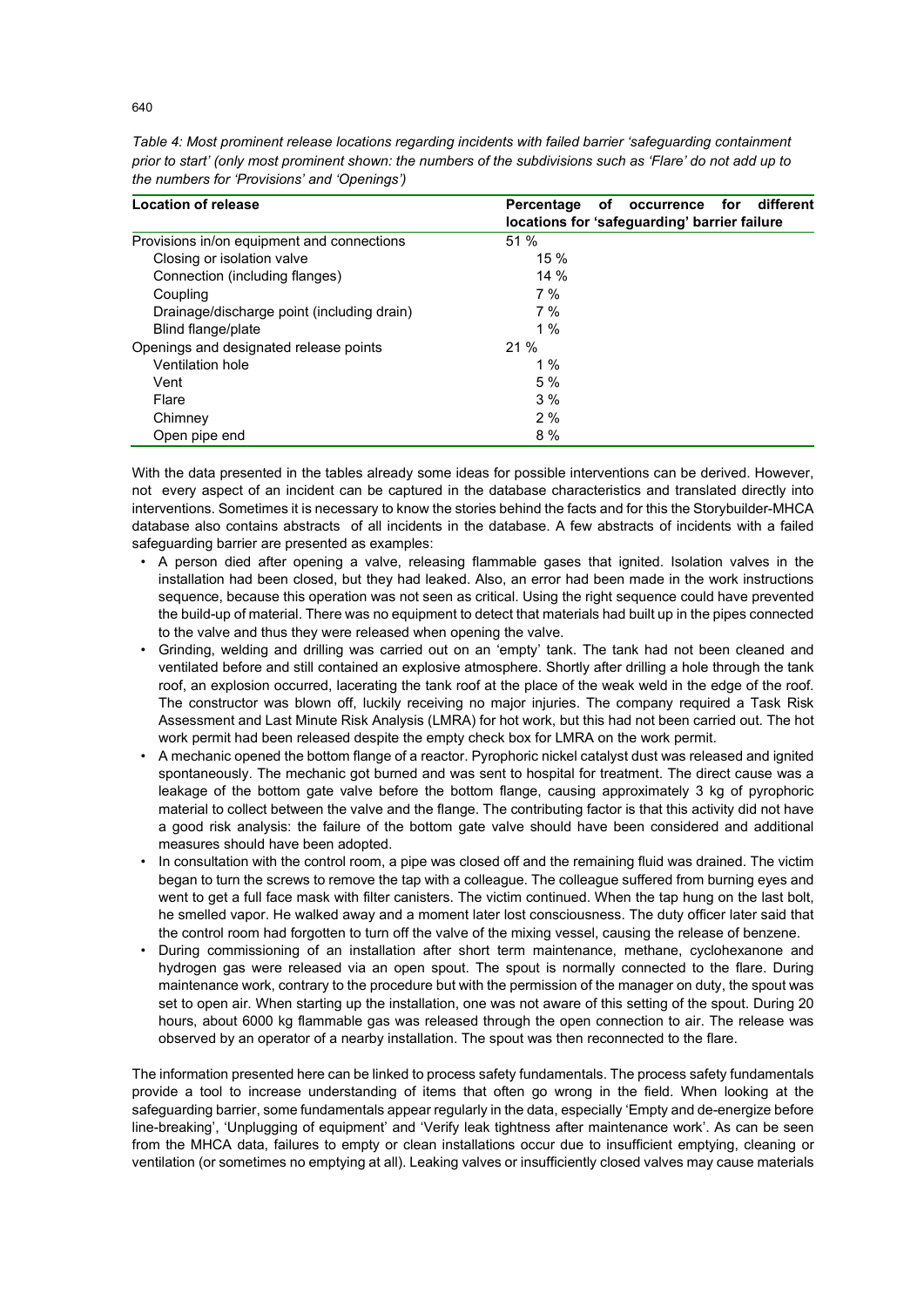to flow back after emptying an installation. Often no indication is given of being emptied or de-energized. These indications were not implemented, often because the risk had not been identified beforehand or had not been given a critical status. The first abstract showed that when flanges or other equipment are closed, leaks can still occur, (re)introducing hazardous chemicals. Overall, leaking valves contribute to 10 % of the incidents with safeguarding failures. Plans and procedures to check this are often absent mainly because the risk was not identified or the exploitation (testing/maintaining) failed.

Using the multiple incident investigation route some barrier failures can be detected that occur often throughout the industry. Thus, limited resources can be focussed to prevent incidents that seem to occur often. This can be used by all, but it should not be overlooked that the situation at a specific site may differ from the mainstream. As an example, there are few incidents in de Storybuilder MHCA-database related to erosion as a direct cause of incidents. However, at the same plant, five years apart, two oleum leaks occurred, that were related to the same cause. In the past, the flow rate of the oleum had been increased due to an increased demand of the plant. This caused the flow to change from laminar to turbulent, which eroded the protective layer of iron sulphate, eventually leading to the leakages. As another example: corrosion under isolation is a matter of concern for many companies and should be monitored. However, it is a contributing factor in only five incidents in the Storybuilder database, probably because it usually leads to minor leakages that are not always investigated by the NLA.

## **3. Recent additions to the database**

The 2<sup>nd</sup> line of defence in the model, 'recovery of deviations', was until recently not further specified in detail. It was only recorded if this line of defence failed because the right signals were missing (indication failure), were overlooked (detection failure), were not properly diagnosed (diagnosis failure) or because corrective actions were not identified or taken too late (recovery failure). In 2021, different ways to identify deviations were added to the model. This includes equipment material inspections (beyond using the right equipment materials and process conditions), process alarms (beyond monitoring of process conditions), leak testing (beyond proper installation of components and parts) and last minute risk analysis (beyond properly safeguarding installations prior to starting operations). These additions were first used for the 17 incidents that were added to the database in 2021. It is expected that this addition will further help to understand incident causes in the future.

## **4. Conclusions**

The Storybuilder-MHCA database now contains data on 344 incidents that took place in Seveso companies in the Netherlands since 2004. The database is publicly available from the RIVM website and incident information can be retrieved from this database to look for common causes of incidents. This paper gives an example on how to use the database. The barrier 'safeguarding containment prior to start' was discussed in more detail, as it failed in 25 % of the incidents recorded in the database. This gives the opportunity to prevent a relatively large number of incidents with a relatively small number of interventions. Some possible intervention routes are listed below:

- Ensure that procedures are adequate and that they are carefully followed. Related to safeguarding containments, procedures are required for making containments product-free before opening them and for putting valves and gate valves in the installation in the right position before adding or transporting materials.
- Know which valves leak or are difficult to close and communicate this information to the personnel that is carrying out the work. Take the possibility of leaking isolation valves into account in risk analyses.
- Before starting work, check once more that the installation is indeed free of pressure, does not contain any undesired product and that all valves and cut-off valves are in the right position. In 52% of the cases where safeguarding failed, deviations were invisible due to lack of proper checks. In 22% of the cases, warning signals for the deviations were available, but had been missed out. Relatively simple checklists may help to reduce the likelihood of incidents.
- If deviations from the working procedures are allowed, make any deviations clearly visible to all people involved in the work.
- Some incidents are caused by errors that could have been prevented with relatively simple technical solutions. Plug-in flanges can be used to temporary isolate installation parts while working, for instance. Intelligent locking systems can ensure that valves are correctly positioned.
- Make sure that there are sufficient possibilities to show that a system is not or insufficiently emptied and thus pressurised. Think for example of pressure and level gauges near valves, and sensors to detect remaining gases or liquids in equipment.